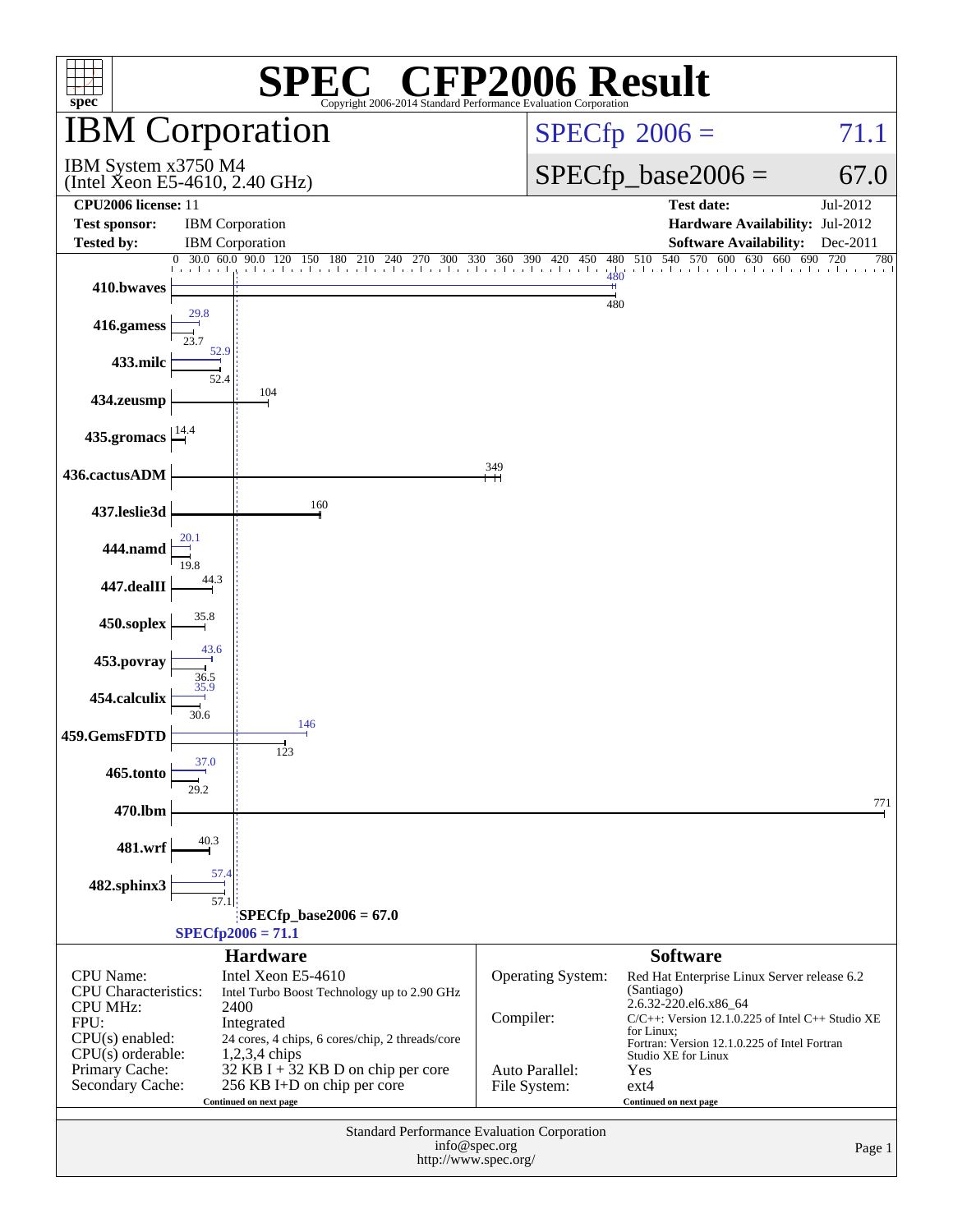

Results appear in the [order in which they were run.](http://www.spec.org/auto/cpu2006/Docs/result-fields.html#RunOrder) Bold underlined text [indicates a median measurement.](http://www.spec.org/auto/cpu2006/Docs/result-fields.html#Median)

#### **[Operating System Notes](http://www.spec.org/auto/cpu2006/Docs/result-fields.html#OperatingSystemNotes)**

Stack size set to unlimited using "ulimit -s unlimited"

#### **[Platform Notes](http://www.spec.org/auto/cpu2006/Docs/result-fields.html#PlatformNotes)**

 Operating Mode set to Maximum Perfomance in BIOS Sysinfo program /cpu2006.1.2/config/sysinfo.rev6800 \$Rev: 6800 \$ \$Date:: 2011-10-11 #\$ 6f2ebdff5032aaa42e583f96b07f99d3 running on kong-pete Fri Jul 13 22:44:42 2012

 This section contains SUT (System Under Test) info as seen by some common utilities. To remove or add to this section, see: <http://www.spec.org/cpu2006/Docs/config.html#sysinfo>

Continued on next page

Standard Performance Evaluation Corporation [info@spec.org](mailto:info@spec.org) <http://www.spec.org/>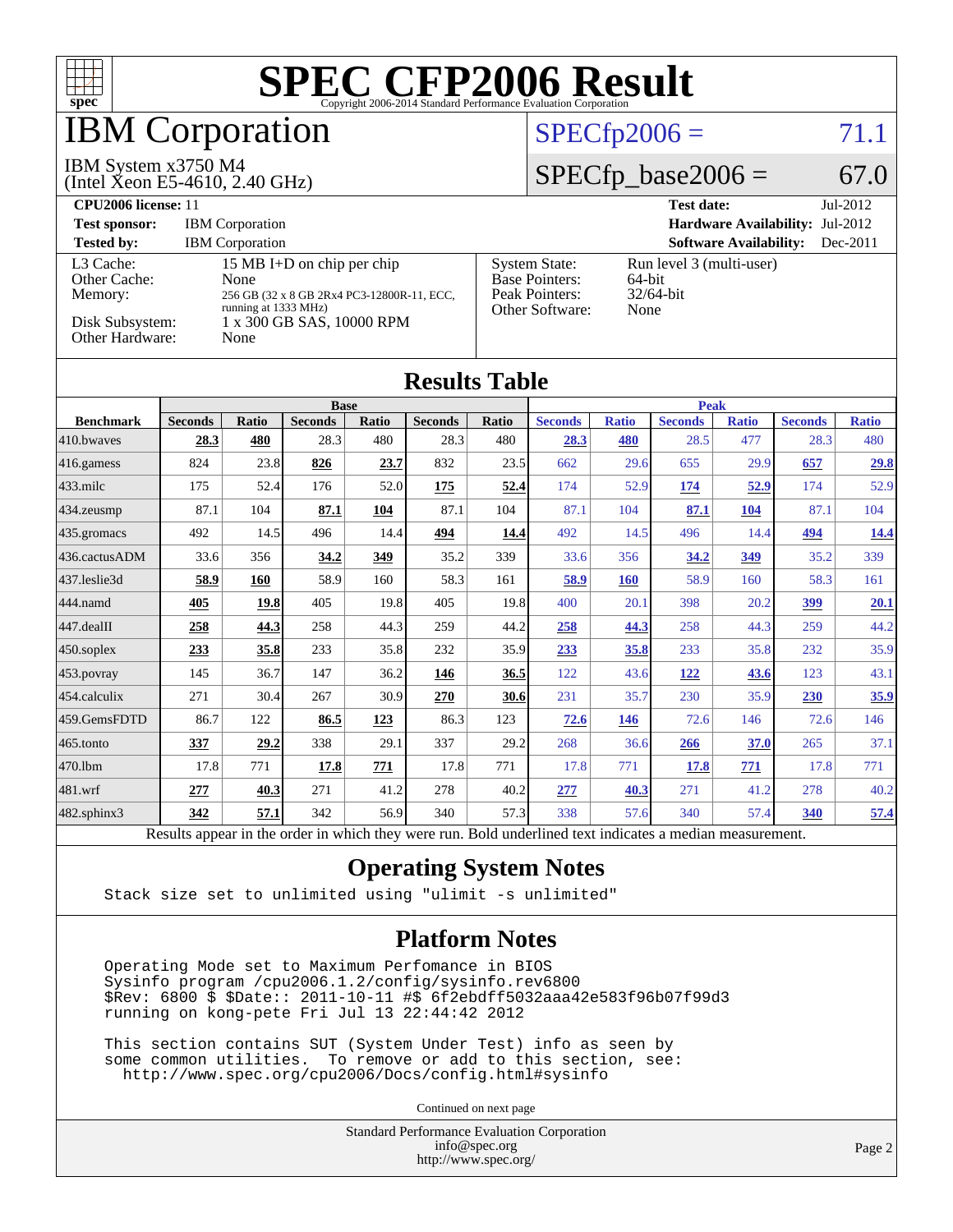

IBM Corporation

 $SPECTp2006 = 71.1$ 

(Intel Xeon E5-4610, 2.40 GHz) IBM System x3750 M4

 $SPECfp\_base2006 = 67.0$ 

**[Test sponsor:](http://www.spec.org/auto/cpu2006/Docs/result-fields.html#Testsponsor)** IBM Corporation **[Hardware Availability:](http://www.spec.org/auto/cpu2006/Docs/result-fields.html#HardwareAvailability)** Jul-2012

**[CPU2006 license:](http://www.spec.org/auto/cpu2006/Docs/result-fields.html#CPU2006license)** 11 **[Test date:](http://www.spec.org/auto/cpu2006/Docs/result-fields.html#Testdate)** Jul-2012 **[Tested by:](http://www.spec.org/auto/cpu2006/Docs/result-fields.html#Testedby)** IBM Corporation **[Software Availability:](http://www.spec.org/auto/cpu2006/Docs/result-fields.html#SoftwareAvailability)** Dec-2011

#### **[Platform Notes \(Continued\)](http://www.spec.org/auto/cpu2006/Docs/result-fields.html#PlatformNotes)**

 From /proc/cpuinfo model name : Intel(R) Xeon(R) CPU E5-4610 0 @ 2.40GHz 4 "physical id"s (chips) 48 "processors" cores, siblings (Caution: counting these is hw and system dependent. The following excerpts from /proc/cpuinfo might not be reliable. Use with caution.) cpu cores : 6 siblings : 12 physical 0: cores 0 1 2 3 4 5 physical 1: cores 0 1 2 3 4 5 physical 2: cores 0 1 2 3 4 5 physical 3: cores 0 1 2 3 4 5 cache size : 15360 KB From /proc/meminfo<br>MemTotal: 264507224 kB HugePages\_Total: 0<br>Hugepagesize: 2048 kB Hugepagesize: /usr/bin/lsb\_release -d Red Hat Enterprise Linux Server release 6.2 (Santiago) From /etc/\*release\* /etc/\*version\* redhat-release: Red Hat Enterprise Linux Server release 6.2 (Santiago) system-release: Red Hat Enterprise Linux Server release 6.2 (Santiago) system-release-cpe: cpe:/o:redhat:enterprise\_linux:6server:ga:server uname -a: Linux kong-pete 2.6.32-220.el6.x86\_64 #1 SMP Wed Nov 9 08:03:13 EST 2011 x86\_64 x86\_64 x86\_64 GNU/Linux run-level 3 Jul 13 15:00 SPEC is set to: /cpu2006.1.2 Filesystem Type Size Used Avail Use% Mounted on /dev/mapper/vg\_kongpete-lv\_root ext4 264G 6.0G 245G 3% / Additional information from dmidecode: Memory: 11x Hynix HMT31GR7CFR4C-PB 8 GB 1600 MHz 2 rank 15x Micron 36JSF1G72PZ-1G6M1 8 GB 1600 MHz 2 rank 6x Samsung M393B1K70DH0-CK0 8 GB 1600 MHz 2 rank (End of data from sysinfo program)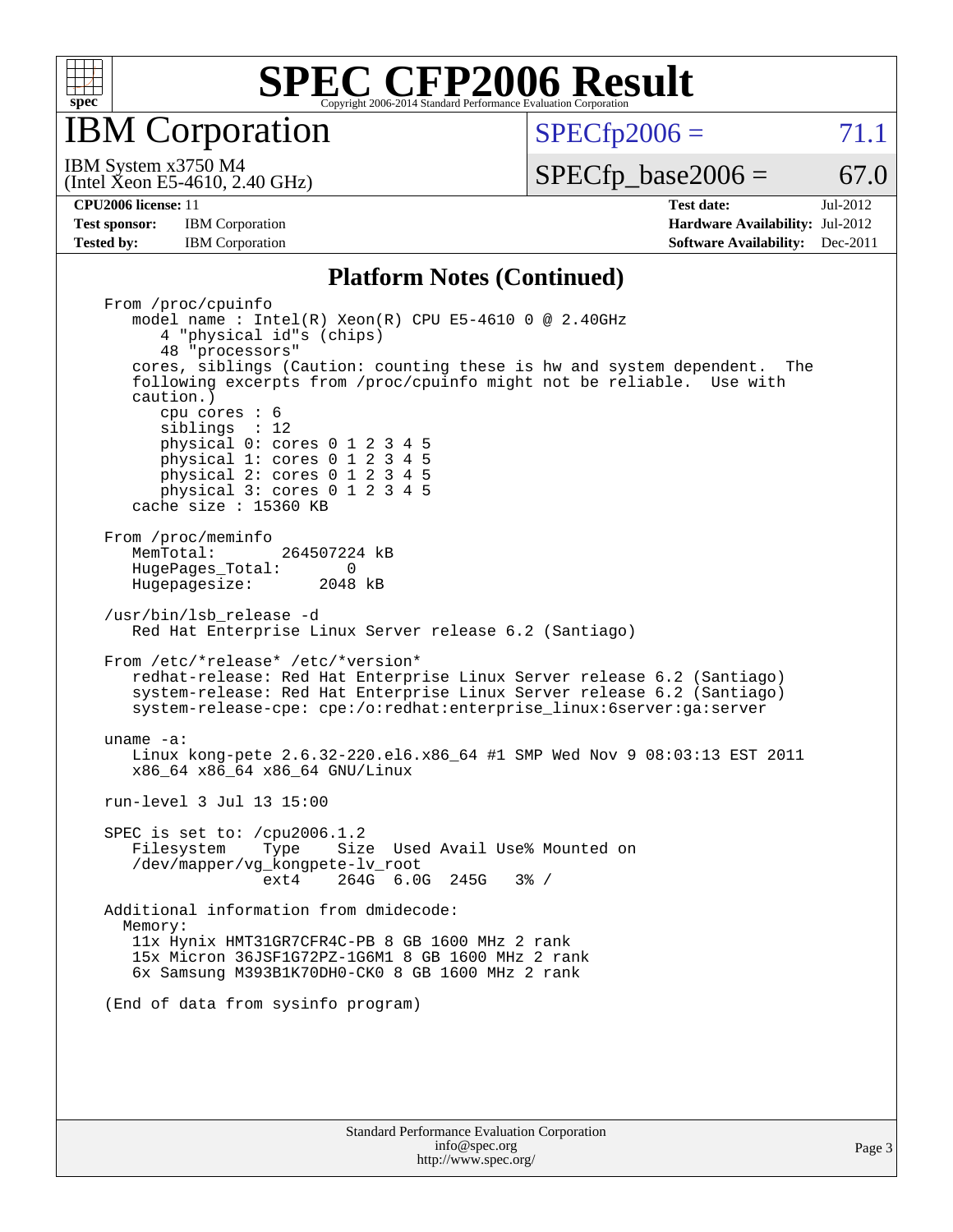

### IBM Corporation

 $SPECTp2006 = 71.1$ 

IBM System x3750 M4

 $SPECfp\_base2006 = 67.0$ 

**[Test sponsor:](http://www.spec.org/auto/cpu2006/Docs/result-fields.html#Testsponsor)** IBM Corporation **[Hardware Availability:](http://www.spec.org/auto/cpu2006/Docs/result-fields.html#HardwareAvailability)** Jul-2012 **[Tested by:](http://www.spec.org/auto/cpu2006/Docs/result-fields.html#Testedby)** IBM Corporation **[Software Availability:](http://www.spec.org/auto/cpu2006/Docs/result-fields.html#SoftwareAvailability)** Dec-2011

(Intel Xeon E5-4610, 2.40 GHz)

**[CPU2006 license:](http://www.spec.org/auto/cpu2006/Docs/result-fields.html#CPU2006license)** 11 **[Test date:](http://www.spec.org/auto/cpu2006/Docs/result-fields.html#Testdate)** Jul-2012

#### **[General Notes](http://www.spec.org/auto/cpu2006/Docs/result-fields.html#GeneralNotes)**

Environment variables set by runspec before the start of the run: KMP\_AFFINITY = "granularity=fine,compact,1,0" LD\_LIBRARY\_PATH = "/cpu2006.1.2/libs/32:/cpu2006.1.2/libs/64"  $OMP_NUM_THREADS = "24"$ 

 Binaries compiled on a system with 1x Core i7-860 CPU + 8GB memory using RHEL5.5 Transparent Huge Pages disabled with: echo never > /sys/kernel/mm/redhat\_transparent\_hugepage/enabled Filesystem page cache cleared with:<br>echo 1> /proc/sys/vm/drop cac /proc/sys/vm/drop\_caches

**[Base Compiler Invocation](http://www.spec.org/auto/cpu2006/Docs/result-fields.html#BaseCompilerInvocation)**

[C benchmarks](http://www.spec.org/auto/cpu2006/Docs/result-fields.html#Cbenchmarks):  $\text{icc}$   $-\text{m64}$ 

[C++ benchmarks:](http://www.spec.org/auto/cpu2006/Docs/result-fields.html#CXXbenchmarks) [icpc -m64](http://www.spec.org/cpu2006/results/res2012q3/cpu2006-20120716-23718.flags.html#user_CXXbase_intel_icpc_64bit_bedb90c1146cab66620883ef4f41a67e)

[Fortran benchmarks](http://www.spec.org/auto/cpu2006/Docs/result-fields.html#Fortranbenchmarks): [ifort -m64](http://www.spec.org/cpu2006/results/res2012q3/cpu2006-20120716-23718.flags.html#user_FCbase_intel_ifort_64bit_ee9d0fb25645d0210d97eb0527dcc06e)

[Benchmarks using both Fortran and C](http://www.spec.org/auto/cpu2006/Docs/result-fields.html#BenchmarksusingbothFortranandC): [icc -m64](http://www.spec.org/cpu2006/results/res2012q3/cpu2006-20120716-23718.flags.html#user_CC_FCbase_intel_icc_64bit_0b7121f5ab7cfabee23d88897260401c) [ifort -m64](http://www.spec.org/cpu2006/results/res2012q3/cpu2006-20120716-23718.flags.html#user_CC_FCbase_intel_ifort_64bit_ee9d0fb25645d0210d97eb0527dcc06e)

### **[Base Portability Flags](http://www.spec.org/auto/cpu2006/Docs/result-fields.html#BasePortabilityFlags)**

| 410.bwaves: -DSPEC CPU LP64                 |                                                                |
|---------------------------------------------|----------------------------------------------------------------|
| 416.gamess: - DSPEC_CPU_LP64                |                                                                |
| 433.milc: -DSPEC CPU LP64                   |                                                                |
| 434.zeusmp: - DSPEC_CPU_LP64                |                                                                |
| 435.gromacs: -DSPEC_CPU_LP64 -nofor_main    |                                                                |
| 436.cactusADM: -DSPEC CPU LP64 -nofor main  |                                                                |
| 437.leslie3d: -DSPEC CPU LP64               |                                                                |
| 444.namd: -DSPEC CPU LP64                   |                                                                |
| 447.dealII: -DSPEC CPU LP64                 |                                                                |
| 450.soplex: -DSPEC_CPU_LP64                 |                                                                |
| 453.povray: -DSPEC_CPU_LP64                 |                                                                |
| 454.calculix: - DSPEC CPU LP64 - nofor main |                                                                |
| 459.GemsFDTD: -DSPEC CPU LP64               |                                                                |
| 465.tonto: - DSPEC CPU LP64                 |                                                                |
| 470.1bm: - DSPEC CPU LP64                   |                                                                |
|                                             | 481.wrf: -DSPEC CPU_LP64 -DSPEC_CPU_CASE_FLAG -DSPEC_CPU_LINUX |
| 482.sphinx3: -DSPEC CPU LP64                |                                                                |
|                                             |                                                                |

| <b>Standard Performance Evaluation Corporation</b> |  |
|----------------------------------------------------|--|
| info@spec.org                                      |  |
| http://www.spec.org/                               |  |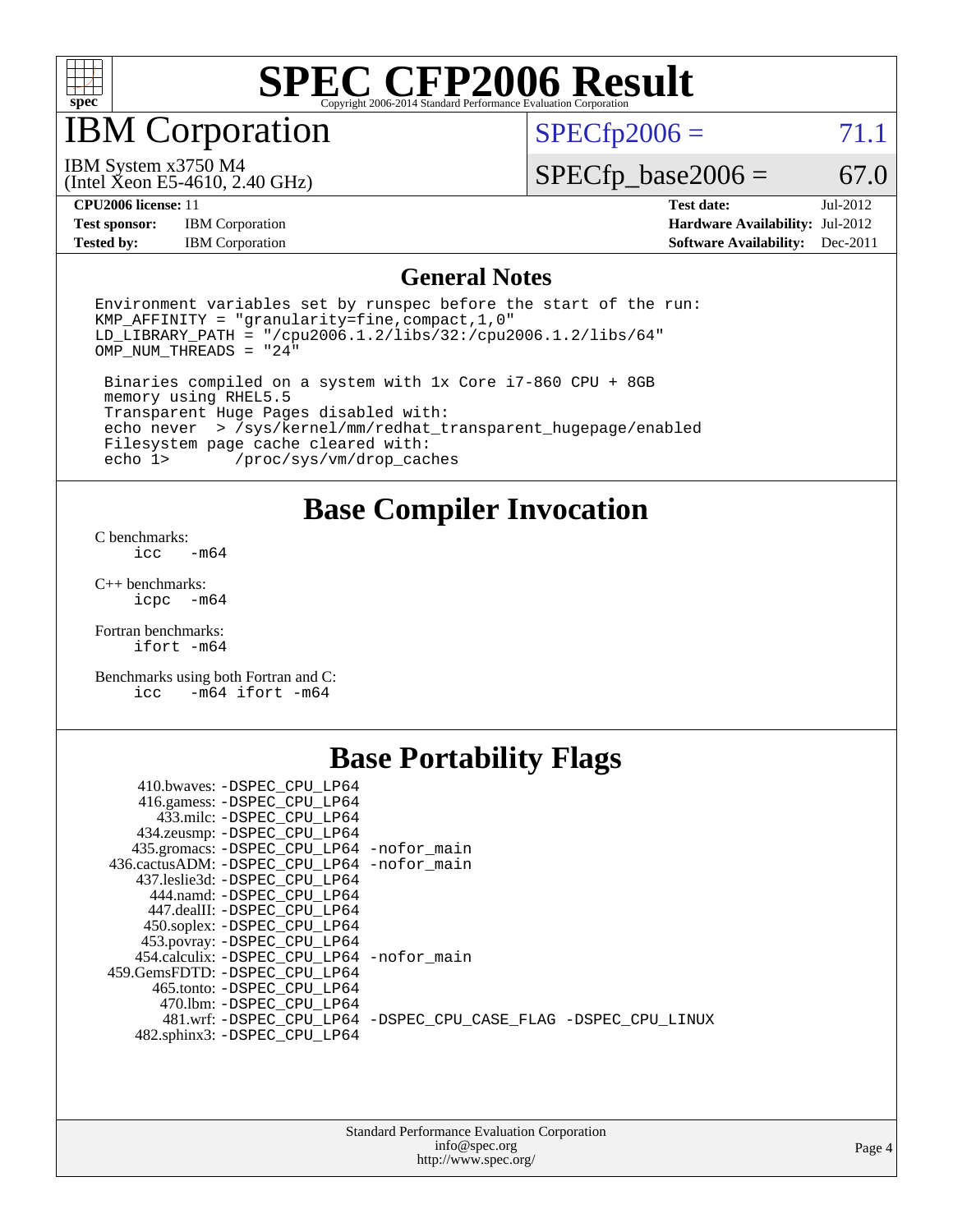

IBM Corporation

 $SPECfp2006 = 71.1$  $SPECfp2006 = 71.1$ 

(Intel Xeon E5-4610, 2.40 GHz) IBM System x3750 M4

 $SPECfp\_base2006 = 67.0$ 

**[Test sponsor:](http://www.spec.org/auto/cpu2006/Docs/result-fields.html#Testsponsor)** IBM Corporation **[Hardware Availability:](http://www.spec.org/auto/cpu2006/Docs/result-fields.html#HardwareAvailability)** Jul-2012

**[CPU2006 license:](http://www.spec.org/auto/cpu2006/Docs/result-fields.html#CPU2006license)** 11 **[Test date:](http://www.spec.org/auto/cpu2006/Docs/result-fields.html#Testdate)** Jul-2012 **[Tested by:](http://www.spec.org/auto/cpu2006/Docs/result-fields.html#Testedby)** IBM Corporation **[Software Availability:](http://www.spec.org/auto/cpu2006/Docs/result-fields.html#SoftwareAvailability)** Dec-2011

#### **[Base Optimization Flags](http://www.spec.org/auto/cpu2006/Docs/result-fields.html#BaseOptimizationFlags)**

[C benchmarks](http://www.spec.org/auto/cpu2006/Docs/result-fields.html#Cbenchmarks): [-xAVX](http://www.spec.org/cpu2006/results/res2012q3/cpu2006-20120716-23718.flags.html#user_CCbase_f-xAVX) [-ipo](http://www.spec.org/cpu2006/results/res2012q3/cpu2006-20120716-23718.flags.html#user_CCbase_f-ipo) [-O3](http://www.spec.org/cpu2006/results/res2012q3/cpu2006-20120716-23718.flags.html#user_CCbase_f-O3) [-no-prec-div](http://www.spec.org/cpu2006/results/res2012q3/cpu2006-20120716-23718.flags.html#user_CCbase_f-no-prec-div) [-static](http://www.spec.org/cpu2006/results/res2012q3/cpu2006-20120716-23718.flags.html#user_CCbase_f-static) [-parallel](http://www.spec.org/cpu2006/results/res2012q3/cpu2006-20120716-23718.flags.html#user_CCbase_f-parallel) [-opt-prefetch](http://www.spec.org/cpu2006/results/res2012q3/cpu2006-20120716-23718.flags.html#user_CCbase_f-opt-prefetch) [-ansi-alias](http://www.spec.org/cpu2006/results/res2012q3/cpu2006-20120716-23718.flags.html#user_CCbase_f-ansi-alias) [C++ benchmarks:](http://www.spec.org/auto/cpu2006/Docs/result-fields.html#CXXbenchmarks) [-xAVX](http://www.spec.org/cpu2006/results/res2012q3/cpu2006-20120716-23718.flags.html#user_CXXbase_f-xAVX) [-ipo](http://www.spec.org/cpu2006/results/res2012q3/cpu2006-20120716-23718.flags.html#user_CXXbase_f-ipo) [-O3](http://www.spec.org/cpu2006/results/res2012q3/cpu2006-20120716-23718.flags.html#user_CXXbase_f-O3) [-no-prec-div](http://www.spec.org/cpu2006/results/res2012q3/cpu2006-20120716-23718.flags.html#user_CXXbase_f-no-prec-div) [-static](http://www.spec.org/cpu2006/results/res2012q3/cpu2006-20120716-23718.flags.html#user_CXXbase_f-static) [-opt-prefetch](http://www.spec.org/cpu2006/results/res2012q3/cpu2006-20120716-23718.flags.html#user_CXXbase_f-opt-prefetch) [-ansi-alias](http://www.spec.org/cpu2006/results/res2012q3/cpu2006-20120716-23718.flags.html#user_CXXbase_f-ansi-alias) [Fortran benchmarks](http://www.spec.org/auto/cpu2006/Docs/result-fields.html#Fortranbenchmarks): [-xAVX](http://www.spec.org/cpu2006/results/res2012q3/cpu2006-20120716-23718.flags.html#user_FCbase_f-xAVX) [-ipo](http://www.spec.org/cpu2006/results/res2012q3/cpu2006-20120716-23718.flags.html#user_FCbase_f-ipo) [-O3](http://www.spec.org/cpu2006/results/res2012q3/cpu2006-20120716-23718.flags.html#user_FCbase_f-O3) [-no-prec-div](http://www.spec.org/cpu2006/results/res2012q3/cpu2006-20120716-23718.flags.html#user_FCbase_f-no-prec-div) [-static](http://www.spec.org/cpu2006/results/res2012q3/cpu2006-20120716-23718.flags.html#user_FCbase_f-static) [-parallel](http://www.spec.org/cpu2006/results/res2012q3/cpu2006-20120716-23718.flags.html#user_FCbase_f-parallel) [-opt-prefetch](http://www.spec.org/cpu2006/results/res2012q3/cpu2006-20120716-23718.flags.html#user_FCbase_f-opt-prefetch) [Benchmarks using both Fortran and C](http://www.spec.org/auto/cpu2006/Docs/result-fields.html#BenchmarksusingbothFortranandC): [-xAVX](http://www.spec.org/cpu2006/results/res2012q3/cpu2006-20120716-23718.flags.html#user_CC_FCbase_f-xAVX) [-ipo](http://www.spec.org/cpu2006/results/res2012q3/cpu2006-20120716-23718.flags.html#user_CC_FCbase_f-ipo) [-O3](http://www.spec.org/cpu2006/results/res2012q3/cpu2006-20120716-23718.flags.html#user_CC_FCbase_f-O3) [-no-prec-div](http://www.spec.org/cpu2006/results/res2012q3/cpu2006-20120716-23718.flags.html#user_CC_FCbase_f-no-prec-div) [-static](http://www.spec.org/cpu2006/results/res2012q3/cpu2006-20120716-23718.flags.html#user_CC_FCbase_f-static) [-parallel](http://www.spec.org/cpu2006/results/res2012q3/cpu2006-20120716-23718.flags.html#user_CC_FCbase_f-parallel) [-opt-prefetch](http://www.spec.org/cpu2006/results/res2012q3/cpu2006-20120716-23718.flags.html#user_CC_FCbase_f-opt-prefetch) [-ansi-alias](http://www.spec.org/cpu2006/results/res2012q3/cpu2006-20120716-23718.flags.html#user_CC_FCbase_f-ansi-alias)

**[Peak Compiler Invocation](http://www.spec.org/auto/cpu2006/Docs/result-fields.html#PeakCompilerInvocation)**

[C benchmarks](http://www.spec.org/auto/cpu2006/Docs/result-fields.html#Cbenchmarks):  $\text{icc}$  -m64

[C++ benchmarks:](http://www.spec.org/auto/cpu2006/Docs/result-fields.html#CXXbenchmarks) [icpc -m64](http://www.spec.org/cpu2006/results/res2012q3/cpu2006-20120716-23718.flags.html#user_CXXpeak_intel_icpc_64bit_bedb90c1146cab66620883ef4f41a67e)

[Fortran benchmarks](http://www.spec.org/auto/cpu2006/Docs/result-fields.html#Fortranbenchmarks): [ifort -m64](http://www.spec.org/cpu2006/results/res2012q3/cpu2006-20120716-23718.flags.html#user_FCpeak_intel_ifort_64bit_ee9d0fb25645d0210d97eb0527dcc06e)

[Benchmarks using both Fortran and C](http://www.spec.org/auto/cpu2006/Docs/result-fields.html#BenchmarksusingbothFortranandC): [icc -m64](http://www.spec.org/cpu2006/results/res2012q3/cpu2006-20120716-23718.flags.html#user_CC_FCpeak_intel_icc_64bit_0b7121f5ab7cfabee23d88897260401c) [ifort -m64](http://www.spec.org/cpu2006/results/res2012q3/cpu2006-20120716-23718.flags.html#user_CC_FCpeak_intel_ifort_64bit_ee9d0fb25645d0210d97eb0527dcc06e)

### **[Peak Portability Flags](http://www.spec.org/auto/cpu2006/Docs/result-fields.html#PeakPortabilityFlags)**

Same as Base Portability Flags

### **[Peak Optimization Flags](http://www.spec.org/auto/cpu2006/Docs/result-fields.html#PeakOptimizationFlags)**

[C benchmarks](http://www.spec.org/auto/cpu2006/Docs/result-fields.html#Cbenchmarks):

433.milc:  $-x$ AVX(pass 2)  $-p$ rof-gen(pass 1)  $-p$ po(pass 2)  $-03$ (pass 2) [-no-prec-div](http://www.spec.org/cpu2006/results/res2012q3/cpu2006-20120716-23718.flags.html#user_peakPASS2_CFLAGSPASS2_LDFLAGS433_milc_f-no-prec-div)(pass 2) [-prof-use](http://www.spec.org/cpu2006/results/res2012q3/cpu2006-20120716-23718.flags.html#user_peakPASS2_CFLAGSPASS2_LDFLAGS433_milc_prof_use_bccf7792157ff70d64e32fe3e1250b55)(pass 2) [-static](http://www.spec.org/cpu2006/results/res2012q3/cpu2006-20120716-23718.flags.html#user_peakOPTIMIZE433_milc_f-static) [-auto-ilp32](http://www.spec.org/cpu2006/results/res2012q3/cpu2006-20120716-23718.flags.html#user_peakCOPTIMIZE433_milc_f-auto-ilp32) [-ansi-alias](http://www.spec.org/cpu2006/results/res2012q3/cpu2006-20120716-23718.flags.html#user_peakCOPTIMIZE433_milc_f-ansi-alias)

 $470$ .lbm: basepeak = yes

 482.sphinx3: [-xAVX](http://www.spec.org/cpu2006/results/res2012q3/cpu2006-20120716-23718.flags.html#user_peakOPTIMIZE482_sphinx3_f-xAVX) [-ipo](http://www.spec.org/cpu2006/results/res2012q3/cpu2006-20120716-23718.flags.html#user_peakOPTIMIZE482_sphinx3_f-ipo) [-O3](http://www.spec.org/cpu2006/results/res2012q3/cpu2006-20120716-23718.flags.html#user_peakOPTIMIZE482_sphinx3_f-O3) [-no-prec-div](http://www.spec.org/cpu2006/results/res2012q3/cpu2006-20120716-23718.flags.html#user_peakOPTIMIZE482_sphinx3_f-no-prec-div) [-unroll2](http://www.spec.org/cpu2006/results/res2012q3/cpu2006-20120716-23718.flags.html#user_peakCOPTIMIZE482_sphinx3_f-unroll_784dae83bebfb236979b41d2422d7ec2) [-ansi-alias](http://www.spec.org/cpu2006/results/res2012q3/cpu2006-20120716-23718.flags.html#user_peakCOPTIMIZE482_sphinx3_f-ansi-alias) [-parallel](http://www.spec.org/cpu2006/results/res2012q3/cpu2006-20120716-23718.flags.html#user_peakCOPTIMIZE482_sphinx3_f-parallel)

Continued on next page

Standard Performance Evaluation Corporation [info@spec.org](mailto:info@spec.org) <http://www.spec.org/>

Page 5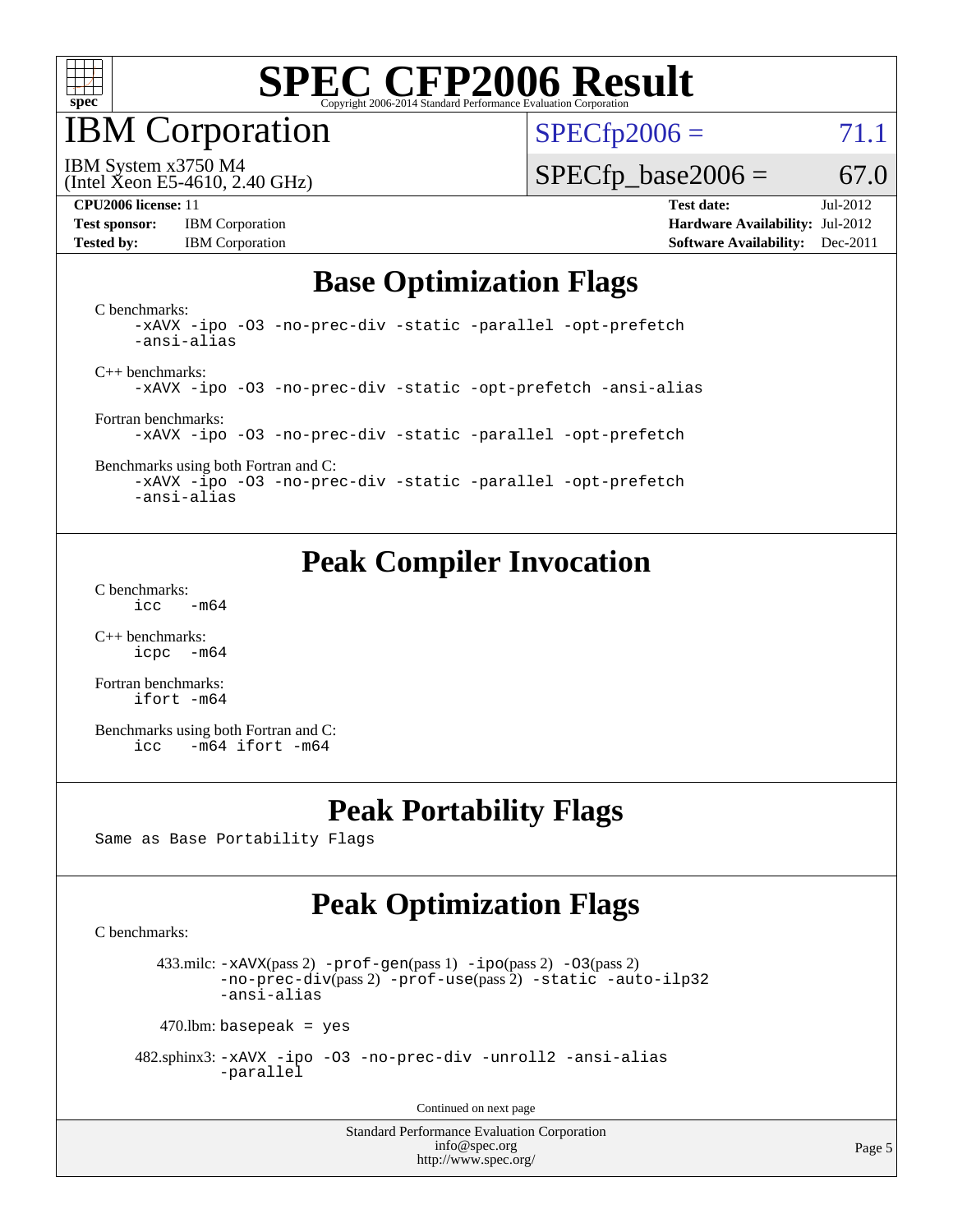

IBM Corporation

 $SPECfp2006 = 71.1$  $SPECfp2006 = 71.1$ 

(Intel Xeon E5-4610, 2.40 GHz) IBM System x3750 M4

 $SPECTp\_base2006 = 67.0$ 

| <b>Test sponsor:</b> | <b>IBM</b> Corporation |
|----------------------|------------------------|
| <b>Tested by:</b>    | <b>IBM</b> Corporation |

**[CPU2006 license:](http://www.spec.org/auto/cpu2006/Docs/result-fields.html#CPU2006license)** 11 **[Test date:](http://www.spec.org/auto/cpu2006/Docs/result-fields.html#Testdate)** Jul-2012 **[Hardware Availability:](http://www.spec.org/auto/cpu2006/Docs/result-fields.html#HardwareAvailability)** Jul-2012 **[Software Availability:](http://www.spec.org/auto/cpu2006/Docs/result-fields.html#SoftwareAvailability)** Dec-2011

## **[Peak Optimization Flags \(Continued\)](http://www.spec.org/auto/cpu2006/Docs/result-fields.html#PeakOptimizationFlags)**

```
C++ benchmarks: 
       444.namd: -xAVX(pass 2) -prof-gen(pass 1) -ipo(pass 2) -O3(pass 2)
               -no-prec-div(pass 2) -prof-use(pass 2) -fno-alias
               -auto-ilp32
       447.dealII: basepeak = yes
      450.soplex: basepeak = yes
      453.povray: -xAVX(pass 2) -prof-gen(pass 1) -ipo(pass 2) -O3(pass 2)
               -no-prec-div(pass 2) -prof-use(pass 2) -unroll4 -ansi-alias
Fortran benchmarks: 
      410.bwaves: -xAVX -ipo -O3 -no-prec-div -opt-prefetch -parallel
               -static
      416.gamess: -xAVX(pass 2) -prof-gen(pass 1) -ipo(pass 2) -O3(pass 2)
                -no-prec-div(pass 2) -prof-use(pass 2) -unroll2
               -inline-level=0-scalar-rep--static
      434.zeusmp: basepeak = yes
      437.leslie3d: basepeak = yes
  459.GemsFDTD: -xAVX(pass 2) -prof-gen(pass 1) -ipo(pass 2) -O3(pass 2)
               -no-prec-div(pass 2) -prof-use(pass 2) -unroll2
               -inline-level=0 -opt-prefetch -parallel
        465.tonto: -xAVX(pass 2) -prof-gen(pass 1) -ipo(pass 2) -O3(pass 2)
               -no-prec-div(pass 2) -prof-use(pass 2) -inline-calloc
               -opt-malloc-options=3 -auto -unroll4
Benchmarks using both Fortran and C: 
    435.\text{gromacs: basepeak} = yes
 436.cactusADM:basepeak = yes 454.calculix: -xAVX -ipo -O3 -no-prec-div -auto-ilp32 -ansi-alias
        481.wrf: basepeak = yes
```

```
The flags files that were used to format this result can be browsed at
http://www.spec.org/cpu2006/flags/Intel-ic12.1-official-linux64.20120425.html
http://www.spec.org/cpu2006/flags/IBM-Platform-Flags-V1.2-SNB-C.html
```